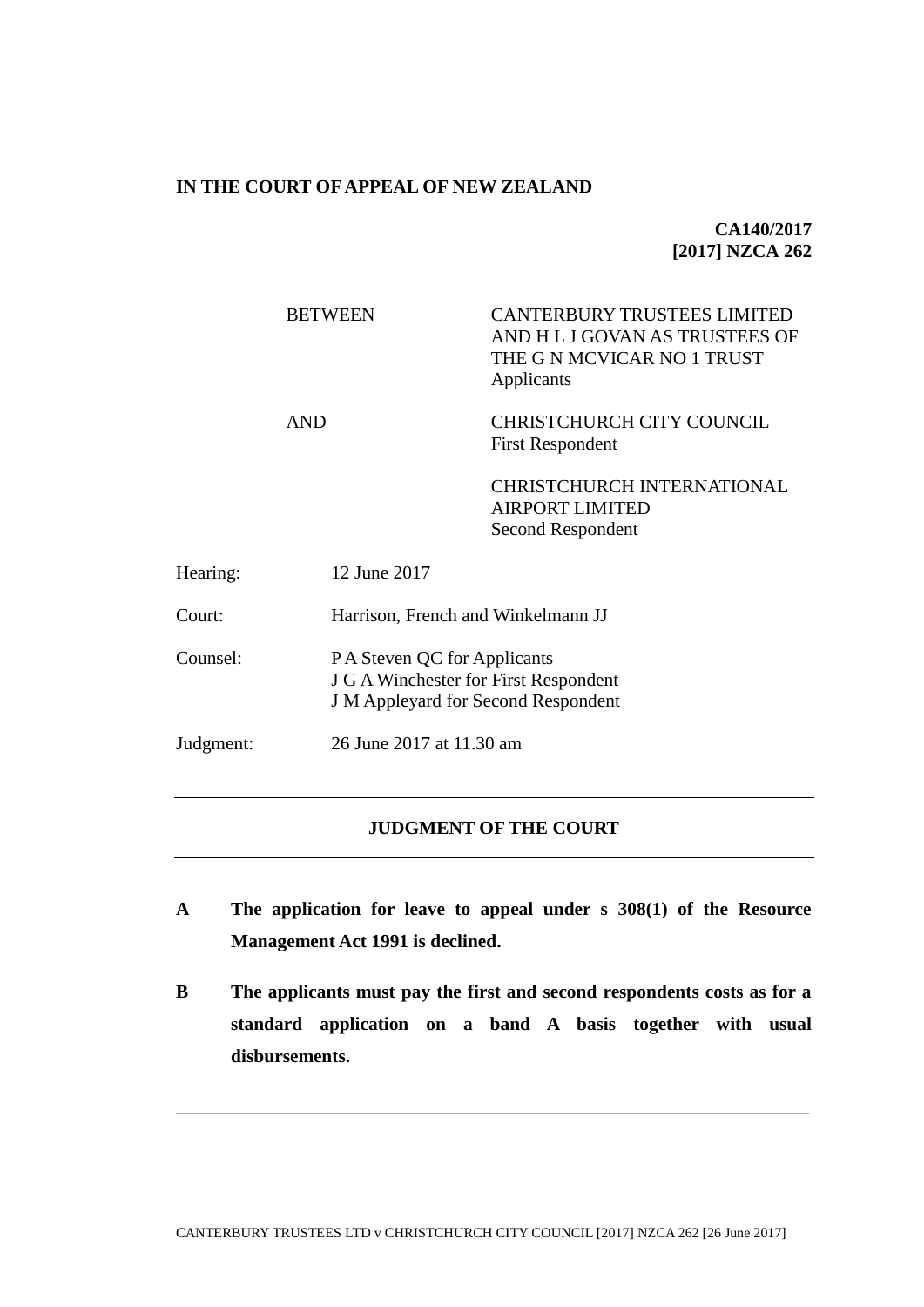#### **REASONS OF THE COURT**

(Given by French J)

### **Introduction**

[1] The applicant trustees seek leave to bring an appeal under s 308(1) of the Resource Management Act 1991 (the Act) against a decision of Cull J in the High Court. $<sup>1</sup>$ </sup>

# <span id="page-1-0"></span>**Background**

[2] Under an Order in Council, the Christchurch City Council has been required to develop a replacement district plan.<sup>2</sup> The process involves a review of the operative provisions of the existing District Plan and the notification of proposals for the replacement plan which are then determined by the Independent Hearings Panel (the Panel).

[3] As part of that process, the Panel issued a decision in August 2015 confirming an existing "airport purposes" designation over land in the vicinity of Christchurch airport, but extending it to include land owned by the trustees. The change had been sought by the second respondent, Christchurch International Airport Ltd (the airport company).

[4] By virtue of s 185 of the Act, the owner of land subject to a designation may apply to the Environment Court for an order obliging the requiring authority (in this case the airport company) to acquire the land under the Public Works Act 1981. Section 185(7) states that the amount of compensation payable is to be assessed as if the designation had not been created.

[5] In a later decision at the centre of this appeal (Decision 24), the Panel was asked to consider whether the restrictions on land use imposed by the designation were sufficient for resource management purposes including public safety, or whether further restrictions should be imposed under s 76 of the Act as part of the

 $\overline{1}$ <sup>1</sup> *Canterbury Trustees Ltd v Christchurch City Council* [2017] NZHC 237.

<sup>2</sup> Canterbury Earthquake (Christchurch Replacement District Plan) Order 2014.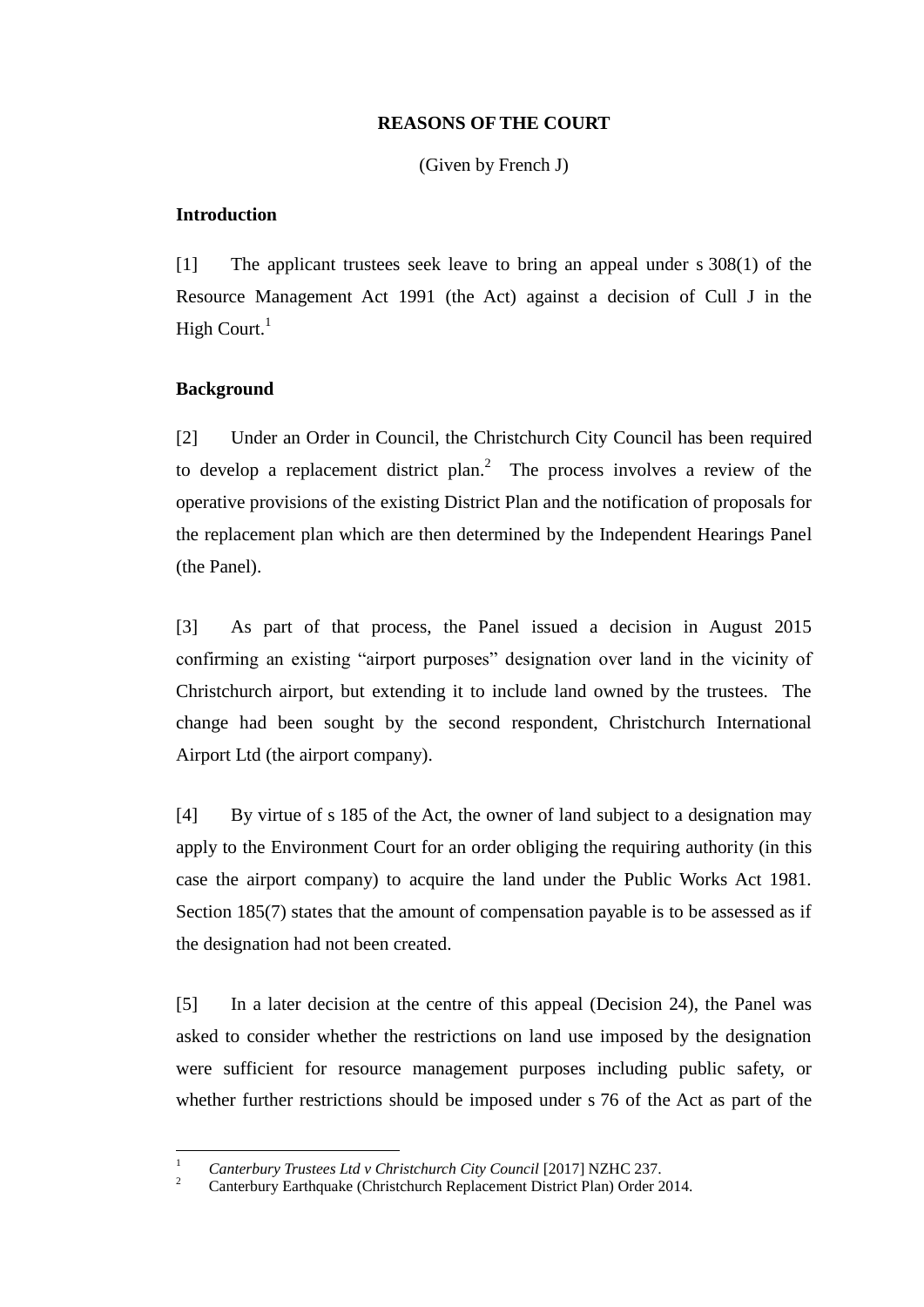plan rules attaching to the underlying zone which was now industrial.<sup>3</sup> The Panel concluded the designation was not sufficient and that any buildings or activities in the relevant area should be classified as discretionary activity with the exception of car park walkways. For convenience, we refer to the additional land controls imposed by Decision 24 as the s 76 rules.

[6] The trustees appealed Decision 24 to the High Court. Justice Cull found the Panel had not made any material error of law and dismissed the appeal.

[7] Dissatisfied with that outcome, the trustees wish to bring what would be a second appeal in this Court.

#### **Grounds of the proposed appeal**

[8] It would be fair to say that we had some difficulty in grasping exactly what were the proposed grounds of appeal.

[9] However as we understand it, the trustees' chief complaint relates to the effect of Decision 24 on the compensation that it is said would otherwise be available to the trust under s 185. The Panel and Cull J held that the effect of Decision 24 on the trustees' ability to apply for compensation under s 185 was "neutral".<sup>4</sup> The trustees say that was wrong.

[10] As mentioned, s 185 confers a right on the owner of land affected by a designation to apply to the Environment Court for compensation, the amount of which is to be assessed as if the designation had not been created. However, when it comes to the injurious effect of the additional land controls imposed by Decision 24 on the land, s 85 of the Act states that this is not compensable.

[11] The trustees contend the s 76 rules replicate the designation restrictions. Accordingly, what s 185 gave with one hand, Decision 24 is said to have taken away with the other. The effect of Decision 24 was therefore not neutral.

<sup>3</sup> <sup>3</sup> The land had previously been zoned rural in the existing plan. The trustees did not oppose the change from rural to industrial.

<sup>4</sup> *Canterbury Trustees Ltd v Christchurch City Council*, above n [1,](#page-1-0) at [76(a)] and [90].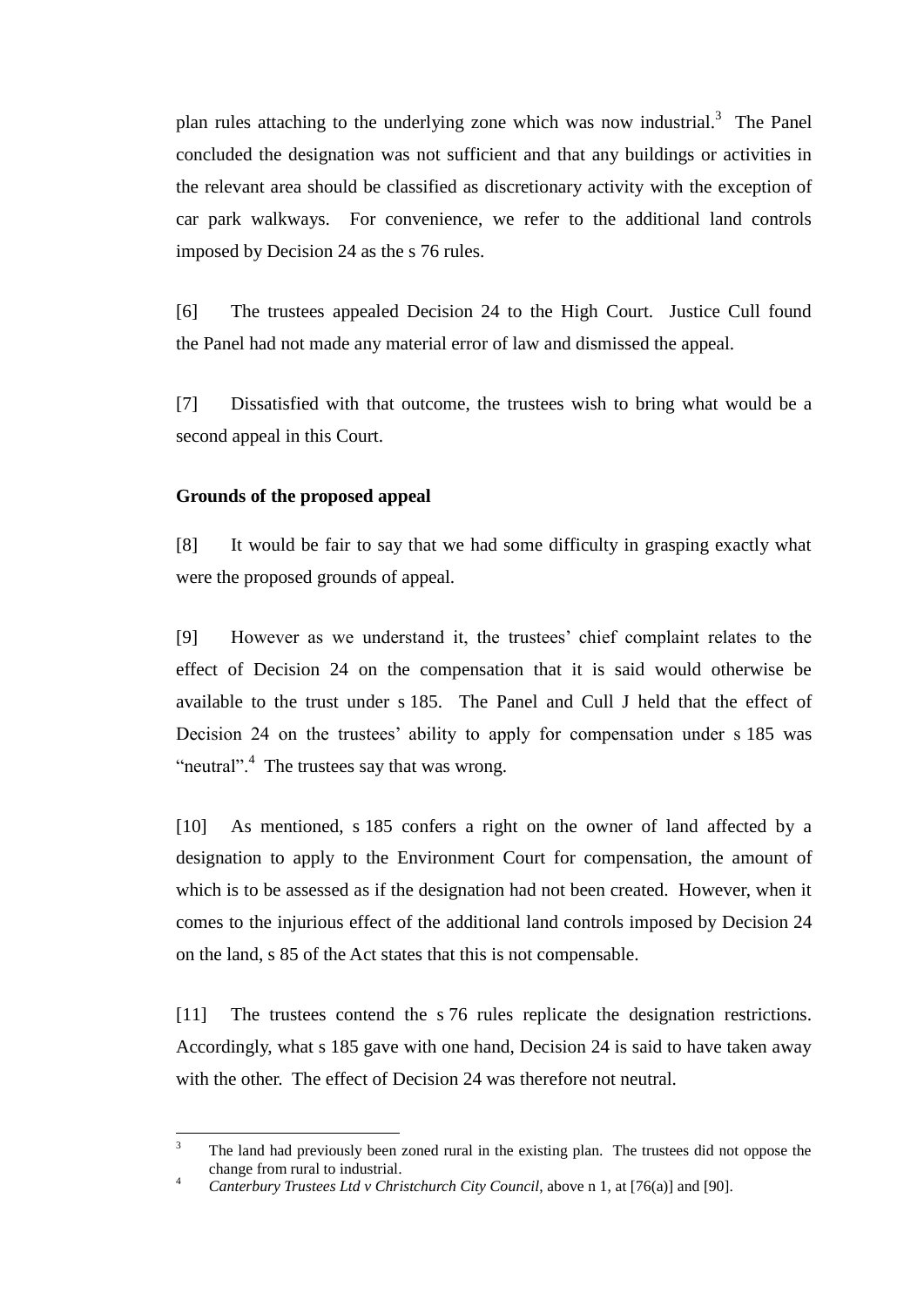[12] The trustees further argue that the effect of Decision 24 on its compensation rights was a factor the Panel was required to take into account and give some weight to when making its decision, but which it did not. The reason the Panel is said to have been required to take these compensation issues into account is because in promulgating plan rules, the Panel was required by s 32(2) of the Act to engage in a cost/benefit analysis. The financial impact of the new plan rules on the trust was relevant to a cost/benefit analysis.

[13] Another argument advanced by the trustees was that there was no justification for imposing additional land controls on the basis of public safety when the airport company as the requiring authority under the designation was already required to take public safety into account.

[14] When asked to identify the questions of law arising out of these various arguments, counsel for the trustees Ms Steven QC suggested the questions were:<sup>5</sup>

- (a) Whether the High Court erred in finding that plan rules promulgated under s 76 of the Act that mirror restrictions imposed on land under s 186(2)(b) do not preclude an affected landowner from being able to obtain compensation under s 185?
- (b) If the s 76 rules do preclude an affected landowner from being able to obtain compensation under s 185, whether that was a factor the Panel was required to take into account when deciding whether to impose additional land controls?
- (c) Whether a local authority carries a wider obligation as to public safety pursuant to s 5 of the Act than a requiring authority for a s 168(2)(b) designation for runway end protection areas purposes so as to justify s 76 rules attaching to an underlying zone?

<sup>5</sup> <sup>5</sup> The respondents argued that the trustees' complaints are really complaints against the Panel decision and not the High Court decision. However, the High Court endorsed all of the Panel's reasoning, so if the Panel did make an error of law, so too did the High Court.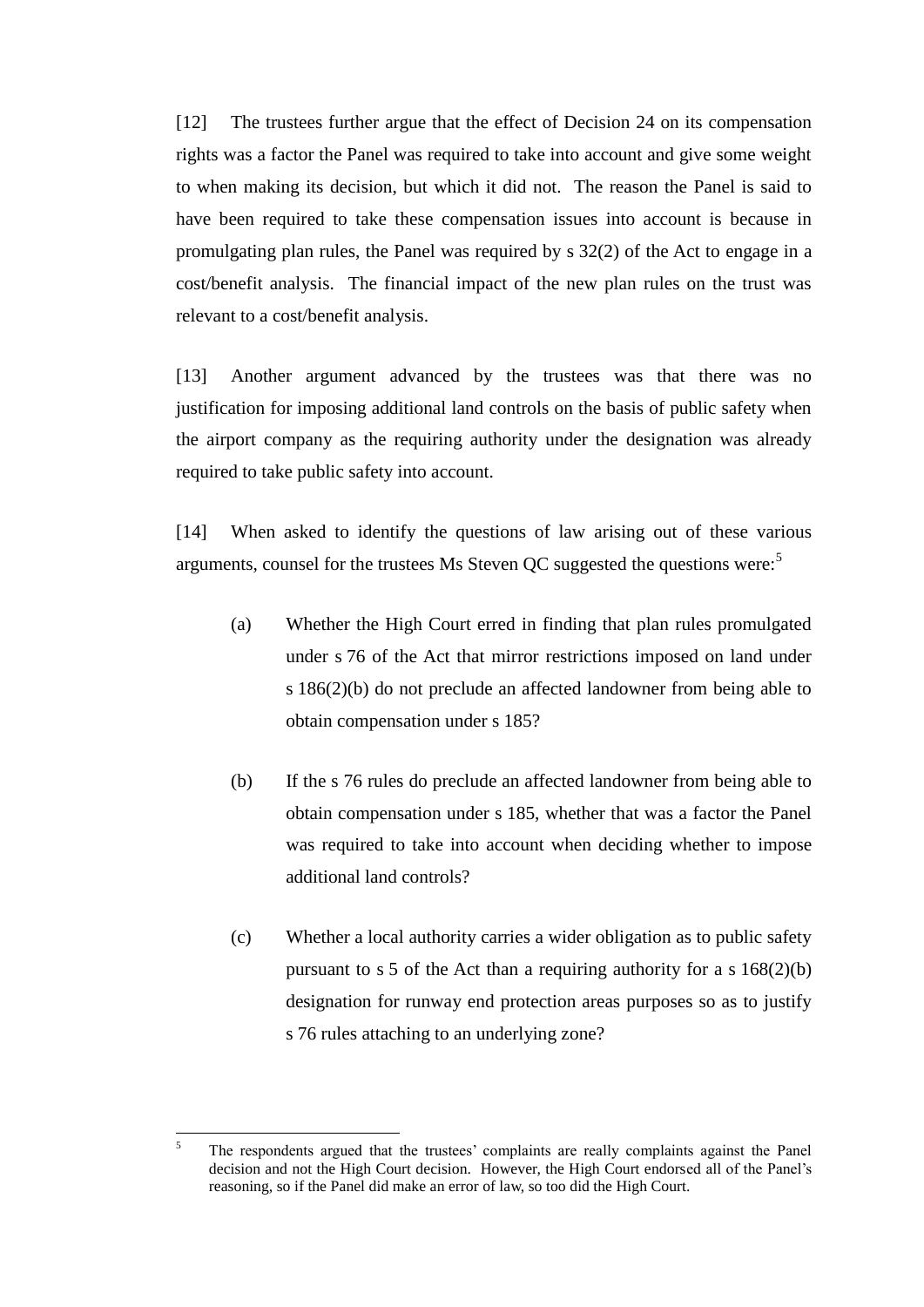#### **Analysis**

 $\overline{a}$ 

[15] In order to obtain leave, the trustees must satisfy us that the appeal involves a seriously arguable error of law that is a matter of general or public importance, or that has led or may lead to a serious miscarriage of justice if left uncorrected.<sup>6</sup>

[16] It is debatable whether the questions identified are truly questions of law or whether what is being argued is essentially a merits based challenge. But even if they are questions of law, we are satisfied they are not seriously arguable and therefore do not satisfy the test. Our reasons for reaching that conclusion are:

- (a) Contrary to the premise underlying all the arguments, the s 76 rules do not in fact mirror the designation restrictions.
- (b) It is beyond argument that the Panel had jurisdiction to promulgate rule plans attaching to the underlying zone. The happenstance that the designation ruling was made earlier in time cannot deprive it of that jurisdiction.
- (c) Ms Steven argued that when considering the zoning rules to be applied to the land, the Panel had to take into account the impact of those rules on the economic interests of the landowners and that included the impact on rights to compensation under s 185. But the trustees chose not to adduce any evidence about the possible impact of the proposed s 76 rules on the value of its land. There was thus no evidence before the Panel that the rules would adversely impact on the trustees' statutory right to apply for compensation. In those circumstances a complaint that the Panel did not consider the issue or did not consider it sufficiently is untenable. Ms Steven herself accepted the trustees retained the right to apply under s 185 for compensation. It follows the argument was essentially a quantum argument necessitating evidence.

This is the effect of s 308 of the Resource Management Act 1991 and relevant case law: *Palmerston North City Council v New Zealand Windfarms Ltd* [2013] NZHC 2654 at [4]; and *Genesis Power Ltd v Manawatu-Wanganui Regional Council* HC Wellington CIV-2004-485- 1139, 22 May 2007 at [6].